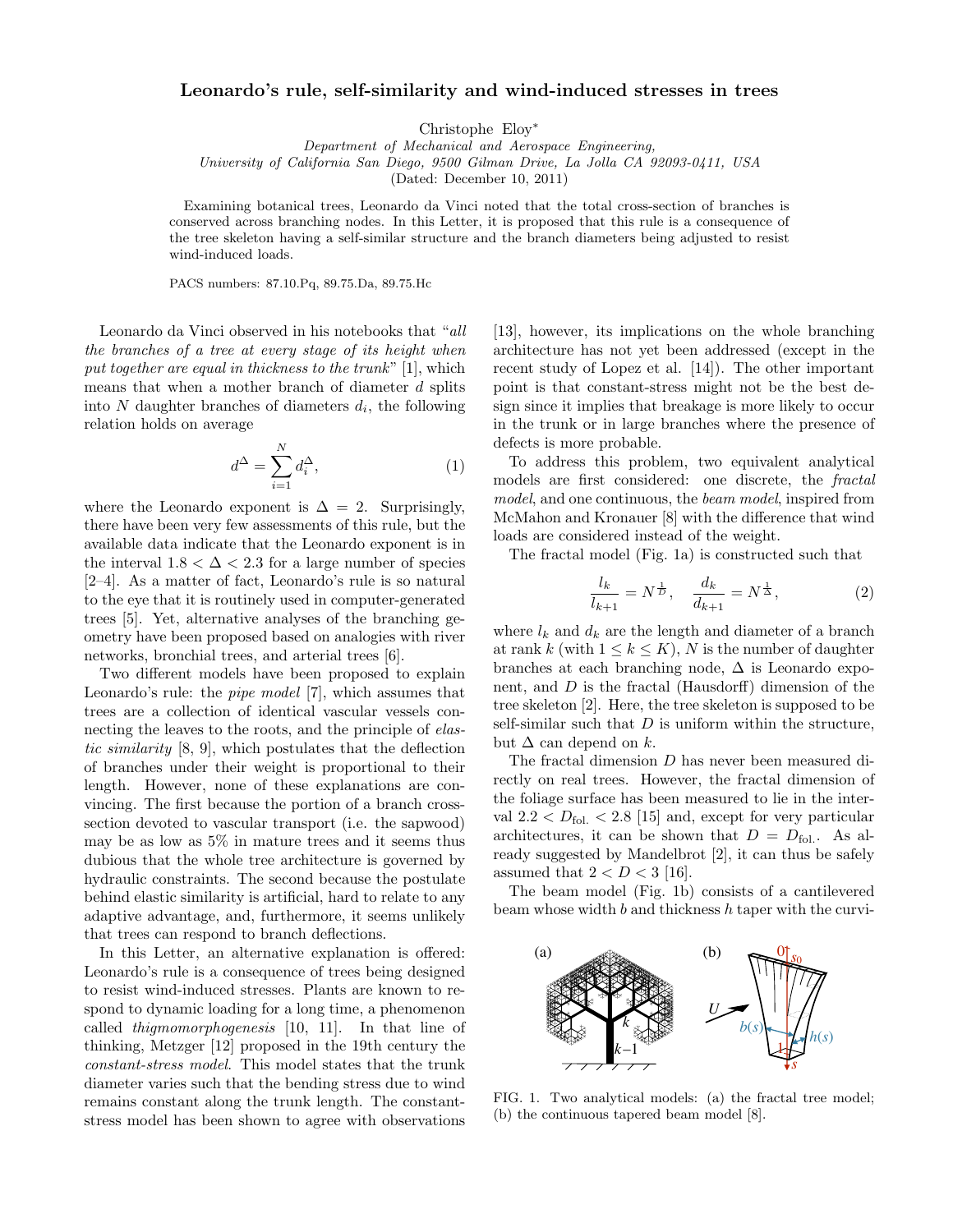linear coordinate s (with  $s_0 \leq s \leq 1$ ). These two models can be linked using the principle sketched in Fig. 1b. It consists in cutting the beam to form branches of approximately square cross-sections. The beam thickness is then equivalent to the branch diameters, the ratio of width to thickness gives the number of branches, and s corresponds to the branch lengths (because the distance between a branch and the tips is proportional to the branch length for infinite branching)

$$
d_k \sim h, \quad N^k \sim b/h \sim s^{-D}, \quad l_k \sim s. \tag{3}
$$

Consider now two different types of wind loads: either a continuous loading due to the wind on the branches with a force per unit length  $q(s) \sim b$  or an end loading due to the wind in the leaves with a force Q applied in s<sub>0</sub> equivalent to  $q(s) = Q\delta(s - s_0)$ . Neglecting the wind incident angle and using the Euler-Bernoulli beam equation, the curvatures  $k(s)$  resulting from the continuous load and the end load are found to scale respectively as

$$
k \sim \frac{q(s_0) s_0 s}{EI}, \quad k \sim \frac{Q(s - s_0)}{EI}, \tag{4}
$$

with E the Young's modulus and  $I \sim bh^3$  the moment of inertia. The expression for continuous loading is only valid for  $s \gg s_0$  [17]. Since the above scalings are equivalent at leading order, the analysis will be restricted to the case of end loading for simplicity. The maximum bending stress occurs at the beam surface and is  $\sigma = Ekh/2$ such that

$$
\sigma \sim \frac{Q(s - s_0)}{bh^2}.\tag{5}
$$

The probability of fracture at a given rank  $k$  can be modeled by a Weibull distribution [18] to take into account size effects

$$
P_k = 1 - \exp\left[-\frac{V_k}{V_0} \left(\frac{\sigma_k}{\sigma_0}\right)^m\right],\tag{6}
$$

where  $V_k = N^k l_k \pi d_k^2 / 4$  is the volume of all branches of rank k,  $\sigma_0$  is the strength of the material,  $V_0$  is an arbitrary volume taken to be  $V_0 = \pi l_1^3/4$  and m is the Weibull's modulus (typically  $5 < m < 20$  for wood [19]). It can be shown that, for a given probability of fracture, the lightest design corresponds to the constantstress model. However, since  $V_k$  is decreasing with  $k$ , this implies that the trunk and bottom branches are more likely to fail. As discussed in [14], a better design is obtained when the probability of fracture  $P_k$  is constant or increasing with  $k$  such that the tree can regrow after a big storm. The equiprobability of fracture is expressed as

$$
\sigma^{-m} \sim V_k \sim hbs. \tag{7}
$$

and it corresponds to  $\sigma$  decreasing with s as observed in trees [14, 20]. When  $P_k$  is increasing algebraically with k, the relation (7) still holds minor logarithmic correction.

Now, using (3), (5) and (7), the Leonardo exponent and the diameter are found to depend on the fractal dimension  $D$  and the Weibull's modulus  $m$ 

h

$$
\Delta = \frac{(3m-2)D(s-s_0)}{[(m-1)D+1](s-s_0)+ms},
$$
 (8a)

$$
3m-2 \sim s^{(m-1)D+1} (s - s_0)^m. \tag{8b}
$$

In the case of infinite branching (i.e.  $K = \infty$  or  $s_0 = 0$ ), it gives  $1.93 < \Delta < 2.21$  when  $2 < D < 3$ , for  $m = 10$ . In other words, Leonardo's rule is recovered by assuming that the probability of fracture due to wind-induced stresses is constant. Note that, in (8a,b), constant-stress corresponds to the limit  $m \to \infty$ . Note also that the number N of daughter branches at each node does not affect the result.

To assess the robustness of these predictions when the asymmetry and stochasticity of branching, as well as the wind incident angle are taken into account, a threedimensional numerical model has been developed. Following Niklas and Kerchner [21], a tree skeleton is recursively constructed as sketched in Fig. 2a.

Starting with a vertical trunk of length  $l = l_{\text{trunk}} =$ 1, parallel to the unit vector t and normal to the unit vector **b**, two daughter branches of lengths  $l_1 = r_1 l$  and  $l_2 = r_2l$  are constructed in the plane normal to **b** such that their tangential unit vectors  $t_1$  and  $t_2$  are obtained by rotating **t** with the angles  $\theta_1$  and  $\theta_2$  around **b**. The new normal vectors  $\mathbf{b}_1$  and  $\mathbf{b}_2$  defining the successive planes of branching are then obtain by rotating b with an angle  $\gamma$  around  $t_1$  and  $t_2$  respectively. This branching rule is recursively applied for K ranks, with a probability of branching p, yielding a tree skeleton as examplified in Fig. 2b. The architecture of this skeleton is parametrized by the six dimensionless quantities:  $\theta_1$ ,  $\theta_2$ ,  $\gamma$ ,  $r_1$ ,  $r_2$  and p. This skeleton is self-similar with a fractal dimension

$$
D = -\frac{\ln 2}{\ln r}, \quad \text{with } r = \frac{r_1 + r_2}{2}p. \tag{9}
$$

Once this tree skeleton is constructed, the diameters of each branch can be calculated. Assuming that the wind velocity  $U$ **u** (where **u** is a unit vector) is parallel to the



FIG. 2. Numerical tree model: (a) Sketch of the angles and unit vectors at a branching node; (b) Example of tree skeleton for  $\theta_1 = -15^\circ$ ,  $\theta_2 = 30^\circ$ ,  $\gamma = 120^\circ$ ,  $r_1 = r_2 = 0.75$ ,  $p = 1$ ,  $K = 10, D = 2.41$  [as given by (9)].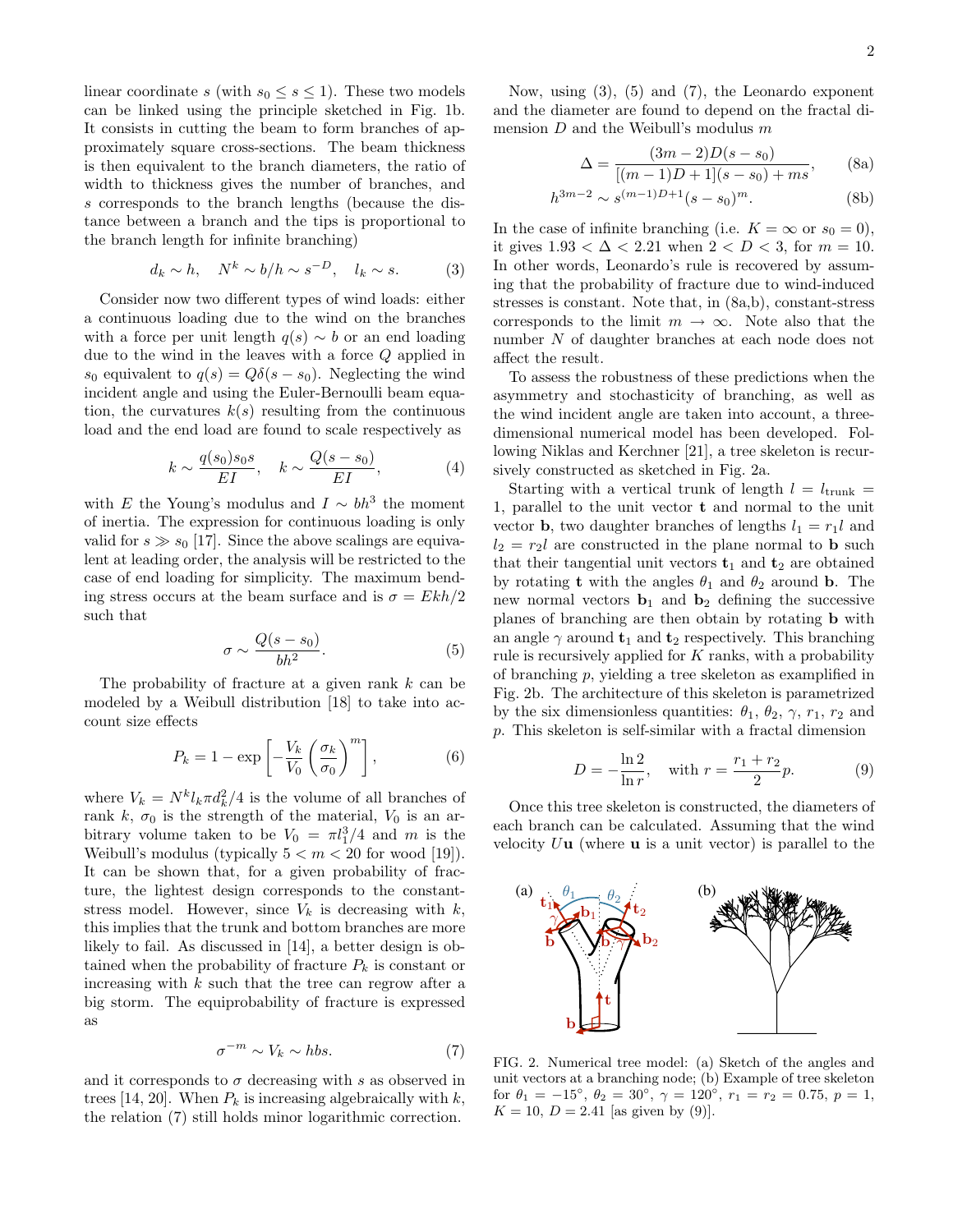

show the mean value of  $\Delta$  at each rank). In (b) and (c), the beam model corresponds to the relations (8a,b). FIG. 3. Deterministic tree: (a) Calculated branch diameters for the skeleton shown in Fig. 2b; (b) Normalized average distance from the tips as a function of the diameter; (c) Calculated Leonardo exponent for each branching node (the horizontal bars

ground and uniform, the wind load on the leaves located at the tip of the terminal branches is

$$
\mathbf{F}_{\text{leaf}} = \frac{1}{2} \rho U^2 C_1 S_0 \mathbf{u},\tag{10}
$$

where  $\rho$  is the air density,  $C_1$  is a drag coefficient which will be taken to be 1 without loss of generality and  $S_0$  is the surface of the leaves assumed to be the square of the expected terminal branch length (i.e.  $S_0 = r^{2(K-1)} l_{\text{trunk}}^2$ .

In addition, the wind exerts also a force on each branch such that, if **n** is the unit vector normal to both the wind and the branch (i.e.  $\mathbf{n} = \mathbf{t} \times \mathbf{u}/\|\mathbf{t} \times \mathbf{u}\|$ ), the force exerted on each branch is

$$
\mathbf{F}_{\text{branch}} = \frac{1}{2}\rho U^2 C_2 dl \|\mathbf{t} \times \mathbf{u}\|^2 (\mathbf{n} \times \mathbf{t}), \quad (11)
$$

where  $C_2$  is another drag coefficient taken to be 1, d and l are the diameter and the length of the branch, and  $\|\mathbf{t} \times \mathbf{u}\|^2$  is the square of the incident angle cosine. This force is applied on the branch center of mass such that its moment at the base of the branch is simply  $M_{branch}$  $\frac{1}{2} l$  t  $\times {\bf F}_{\rm branch}.$ 

Now each branch transmits the forces and moments applied at its extremity (either originating from upper branches or by leaves) such that, if  $\mathbf{F}_{\text{top}}$  and  $\mathbf{M}_{\text{top}}$  are the sum of forces and moments at a branch end, the force and moment at the branch base are

$$
\mathbf{F}_{\text{base}} = \mathbf{F}_{\text{branch}} + \mathbf{F}_{\text{top}},\tag{12a}
$$

$$
\mathbf{M}_{\text{base}} = \mathbf{M}_{\text{branch}} + \mathbf{M}_{\text{top}} + l \mathbf{t} \times \mathbf{F}_{\text{top}}.
$$
 (12b)

The moment at the base  $M_{base}$  has two components: a bending moment of intensity  $M_{\text{bend}} = ||\mathbf{M}_{\text{base}} \times \mathbf{t}||$  and a torsional moment of intensity  $M_{\text{twist}} = ||\mathbf{M}_{\text{base}} \cdot \mathbf{t}||.$ The corresponding maximal bending (tensile and compressive) and shear stresses are  $\sigma_{\text{bend}} = \frac{32}{\pi} M_{\text{bend}} / d^3$  and  $\sigma_{\text{shear}} = \frac{32}{\pi} M_{\text{twist}} / d^3.$ 

Assuming that there is a uniform probability of fracture  $(1 - e^{-1})$  for every rank as given by (6), the diameter of each branch can be calculated recursively, starting

from the tips and ending with the trunk. In doing so, resistance to bending and twisting has been considered and the wind direction has been assumed to vary with increments of  $45^\circ$ . In this calculation, the Cauchy number,  $C_Y = \rho U^2 / \sigma_{0,\text{bend}}$ , appears as the dimensionless panot their relative values) such that  $d \sim C_Y^{m/(3m-2)}$ It has been taken to be  $C_Y = 10^{-4}$  which corresponds roughly to  $U = 40 \,\mathrm{m\,s^{-1}}$  and  $\sigma_{0,\text{bend}} = 20 \,\text{MPa}$  [19]. The other important dimensionless numbers are the relative surface of leaves  $S_0$  (which sets the total height of the rameter which sets the scaling of branch diameters (but  $Y^{m/(3m-2)}l_{\text{trunk}}.$ tree assuming that leaves have always the same dimension whatever the size of the tree), and the ratio of bending to shear strength  $\sigma_{0,\text{bend}}/\sigma_{0,\text{shear}}$  taken to be equal to 5 as it is generally observed for wood [19].

The result of such a calculation is shown in Fig. 3 for the deterministic skeleton pictured in Fig. 2b. To compare these results with the theoretical predictions, the ratio  $\langle L \rangle/L_{\text{max}}$  is used [8], where  $\langle L \rangle$  is the average distance from the branch tips considering all possible paths and  $L_{\text{max}} = 1/(1-r)$  is the mean ground-to-tips distance for an infinitely branching tree. The ratio  $\langle L \rangle/L_{\text{max}}$  is equivalent to  $(s - s_0)$  for the beam model.

As seen in Fig. 3, the beam model accurately predicts the branch diameters and the Leonardo exponent. It means that the wind incident angle and the geometric details of branching do not affect these scalings. Note that, because of the finite number of recursions, the slope in Fig. 3b is not constant as already observed in [8].

In Fig. 4, the same simulation is run except that, at each branching node, the angles  $\theta_1$ ,  $\theta_2$ ,  $\gamma$  are randomly chosen with a normal distribution of means  $\bar{\theta}_1$ ,  $\bar{\theta}_2$ ,  $\bar{\gamma}$  and standard deviation of 10 $^{\circ}$ . Same is done for  $r_1$  and  $r_2$  of means  $\bar{r}_1$  and  $\bar{r}_2$  and standard deviation of 0.1. It results that the Leonardo exponent is more scattered but the beam model still predicts it correctly (Fig. 4b).

Figure 4c shows directly the prediction of Leonardo's rule by comparing the total cross-sectional areas at every rank. Depending on the particular angles defining the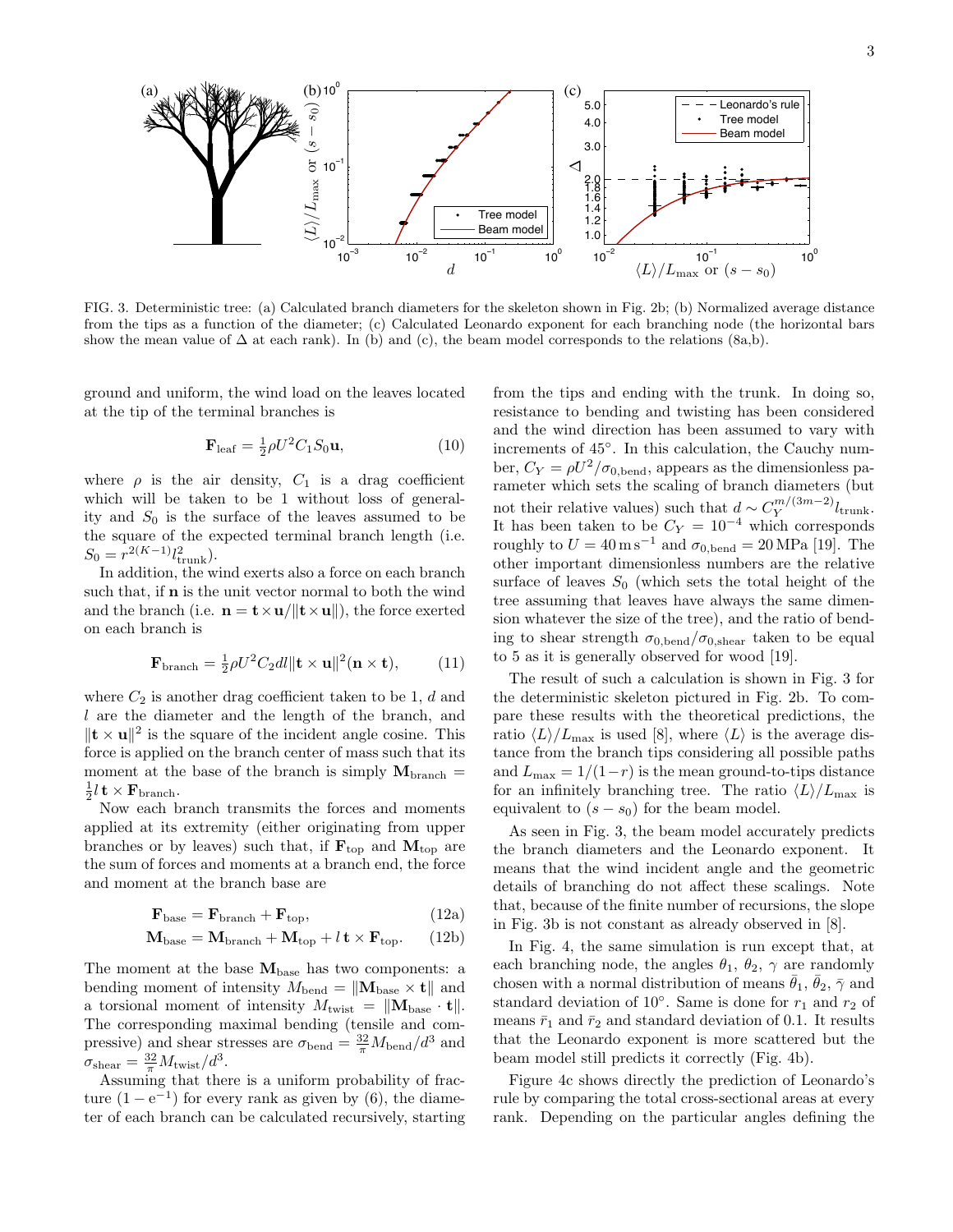

FIG. 4. Stochastic tree: (a) Silhouette of a tree with parameters:  $\bar{\theta}_1 = -20^\circ$ ,  $\bar{\theta}_2 = 40^\circ$ ,  $\bar{\gamma} = 100^\circ$ ,  $\bar{r}_1 = 0.75$ ,  $\bar{r}_2 = 0.85$ ,  $p = 0.98, K = 10, D = 2.85$ ; (b) Corresponding Leonardo exponent (same legend as in Fig. 3c); (c) Total cross-sectional area at every rank k normalized by its maximum. The bars correspond to the tree depicted in  $(a)$ , the curve is the prediction from the beam model and the symbols with the error bars correspond to the average and standard deviation on 1000 realizations where the mean branching angles are randomly taken in the intervals  $-60^{\circ} < \overline{\theta}_1 < 0$ ,  $0 < \overline{\theta}_2 < 60^{\circ}$ ,  $-180^{\circ} < \overline{\gamma} < 180^{\circ}$ .

deviation of about 20% but its mean remains roughly constant for all ranks except the last three  $[22]$ . Remarkably, the variation of this mean is accurately predicted branching rules, this surface can vary with a standard by the continuous beam model.

In summary, it has been shown that the best design to resist wind-induced fracture in self-similar trees naturally yields Leonardo's rule. The only requirement is that trees adapt their local growth to wind loads, a well-known phenomenon called thigmomorphogenesis whose mechanism at the cell level is still largely unknown. Here, the relevant property of wind loads is their divergence towards the branch tips, either because of the leaves or because the surface exposed to wind diverges. Thus the static loads due to the weight of fruits, snow, or ice would give similar results.

The validity of the present model could be assessed experimentally by examining how the branch diameters depend on the wind peak velocity. It is predicted here that the following relation holds:  $d \sim C_Y^{m/(3m-2)}$  $Y^{m/(3m-2)}l_{\text{trunk}},$ where  $C_Y$  is proportional to  $U^2$ . Another assessment would be to calculate, from a real tree skeleton, the expected branch diameters and compare them to the measured ones. In this Letter, aeroelastic reconfiguration [23], branch weight [24], and non-uniform wind profiles [20], have been neglected for the sake of simplicity. It has also been assumed that the tree skeleton is fractal, with a fractal dimension  $2 < D < 3$ . Yet, the way D and other features of the tree skeleton depend on the wind, and on the environment in general, remains to be explored.

I warmly thank Emmanuel de Langre, who inspired this work and Eric Lauga for stimulating discussions. This study was supported by the European Union through the fellowship PIOF-GA-2009-252542.

- \* Permanent address: IRPHE, CNRS and Aix-Marseille  $t$  of the address. The H<sub>2</sub>, Strike and Université, Marseille, France
- [1] J. P. Richter, *The notebooks of Leonardo da Vinci* (Dover, New York, 1970)
- [2]  $\dot{B}$ . B. Mandelbrot, *The fractal geometry of nature* (Freeman, 1983)
- [3] R. Aratsu, Journal of Young Investigators 1 (1998)
- [4] K. Sone, A. A. Suzuki, S. I. Miyazawa, K. Noguchi, and I. Terashima, J. Plant Res. 122, 41 (2009)
- [5] P. Prusinkiewicz and A. Lindenmayer, The algorithmic beauty of plants (Springer-Verlag, New-York, 1990)
- [6] W. Zhi, Z. Ming, and Y. Qi-Xing, J. Theor. Biol. 209, 383 (2001)
- [7] K. Shinozaki, K. Yoda, K. Hozumi, and T. Kira, Jpn. J. Ecol. 14, 97 (1964)
- [8] T. A. McMahon and R. E. Kronauer, J. Theor. Biol. 59, 443 (1976)
- [9] B. J. Enquist, G. B. West, and J. H. Brown, in Scaling in biology, edited by J. H. Brown and G. West (Oxford University Press, 2000) pp. 167–198
- [10] K. J. Niklas, Plant biomechanics: an engineering approach to plant form and function (University of Chicago Press, 1992)
- [11] B. Moulia, C. Coutand, and C. Lenne, Am. J. Bot. 93, 1477 (2006)
- [12] K. Metzger, Mundener Forstliche Hefte 3, 35 (1893)
- [13] J. Morgan and M. G. R. Cannell, Tree Physiol. 14, 49 (1994)
- [14] D. Lopez, S. Michelin, and E. de Langre, J. Theor. Biol. 284, 117 (2011), arXiv:1104.2241v1
- [15] B. Zeide, Ecology 74, 1598 (1993)
- [16] Volume filling corresponds to  $D = 3$  and would maximize light interception. But trees tend to avoid having branches arbitrarily close to each other as it favor breakage when the tree sways. It results that  $D < 3$ .
- [17] It must also be assumed that the load diverges when  $s \to 0$ , i.e. if  $b \sim s^{\alpha}$  near  $s_0$ , it requires  $-2 < \alpha < -1$ . This latter assumption can be checked with (8a,b) and is equivalent to  $(4m-1)/(2m-1) < D < (7m-3)/(2m-1)$ , i.e.  $2.05 < D < 3.5$ , for  $m = 10$ .